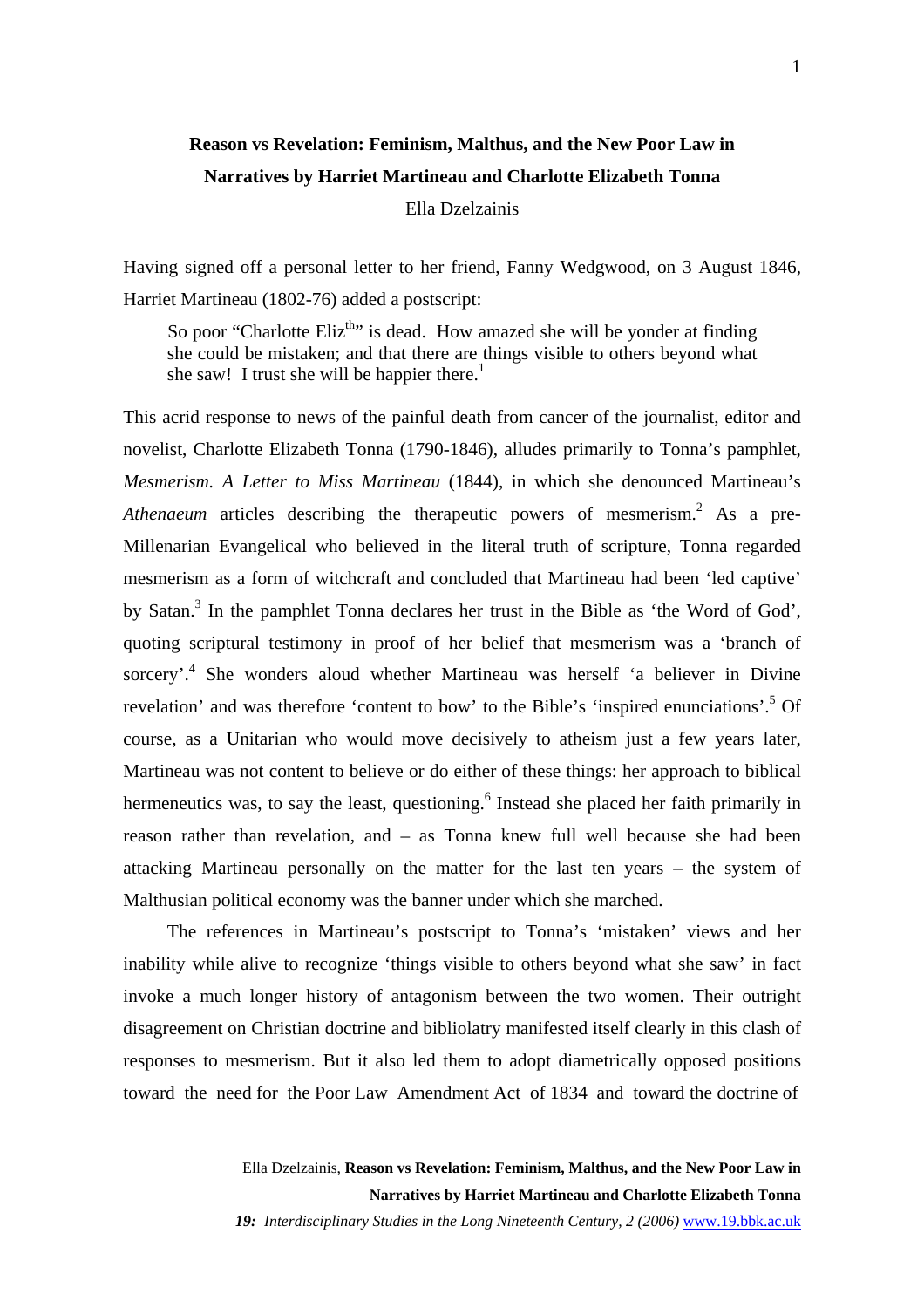Malthusian political economy that provided the ideological framework for it. Notwithstanding these differences, both women used fiction as a means of disseminating their views. Martineau's first major statement of her fervent Malthusianism appeared in the *Illustrations of Political Economy* (1832-4), a monthly series of twenty-four tales with a twenty-fifth work in summary. Initially, Tonna's retort to Martineau came through her articles in the *Christian Lady's Magazine*, a periodical she edited from 1834 until her death in 1846. But then she, too, turned to fiction as an instrument of propaganda in her crusade against Malthusian political economy, producing a serialized novel, *Helen Fleetwood* (1839-41), and four separately published short stories collected under the umbrella title of *The Wrongs of Woman* (1843-4).[7](#page-14-6)

Overwhelmingly, recent literary scholarship has regarded the *Illustrations* as providingscant evidence of Martineau's feminism.<sup>8</sup> For example, Deirdre David construes Martineau's series as 'ratifying' the patriarchal discourse of political economy – a discourse with which her later feminist writings are understood to be in conflict.<sup>[9](#page-14-8)</sup> At best, reference is made to the number of strong women characters that people the series; or there is fleeting observation of the feminist views expressed in it, but without detailed consideration of how Martineau conceived their relation to political economy.<sup>10</sup> Yet fundamental to Tonna's visceral opposition to Martineau was her recognition of the way in which the *Illustrations* had articulated a version of Malthusian political economy that saw an industrial future replete with feminist possibilities. Accordingly, this essay considers the narratives of Martineau and Tonna as a *locus* for a heated debate over the status, nature and role of women in a commercial society. It takes as its focus their conflicting response to the Poor Laws, specifically considering their representation of women's position in relation to the Malthusian theory of surplus population and the institution that symbolized it: the workhouse. Integral to the discussion will be an examination of each writer's interpretation of what has come to be known as 'four stages' or stadial theory. This Enlightenment model of history, civilization and progress – which placed the treatment of women at its centre – resonates throughout their opposing analyses of English society.

In the *Illustrations*, Martineau uses the fictional form to reify the abstractions of political economy (which, as a Unitarian who believed in the doctrine of causation, she regarded as a Divine law operating in the universe), in order to introduce and explain them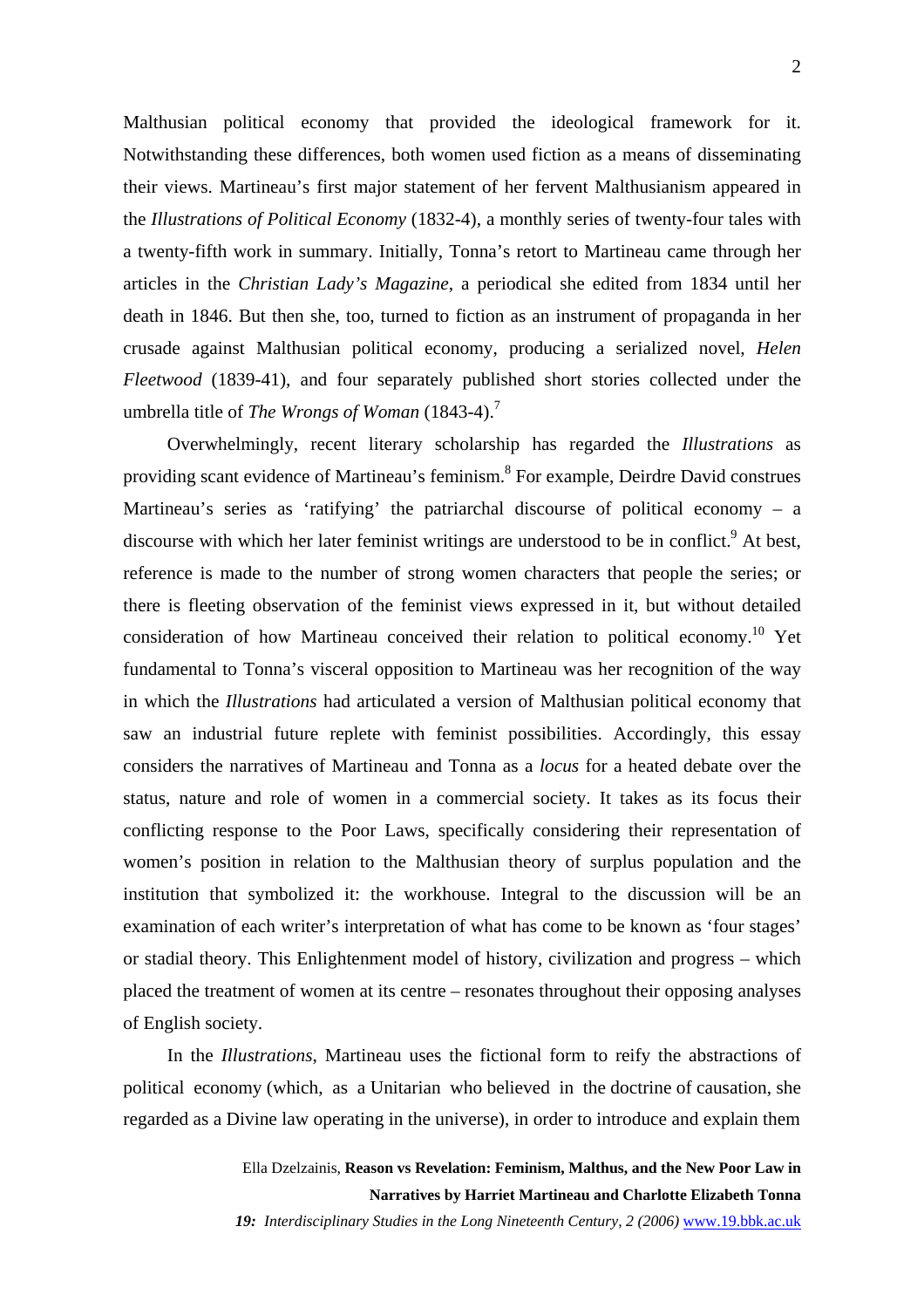to a general audience.<sup>11</sup> The series draws on the work of economists such as James Mill, David Ricardo, and J. R. McCulloch – but for Martineau the most influential political economic texts were Adam Smith's *Wealth of Nations* (1776) and T. R. Malthus's *Essay on the Principle of Population*  $(1798)$ <sup>12</sup> To both Smith and Malthus, political economy was not the science that it has since become, but a system of moral philosophy – a conception with which Martineau agreed.<sup>13</sup> As Gareth Stedman Jones has recently argued. the hope of eliminating poverty that was made available by an optimistic reading of Smith in the early 1790s was dampened by the pessimistic conservatism of Malthus, whose *Essay* was written in reaction to utopian responses to the French Revolution.<sup>14</sup> But, importantly for this essay, both Smith and Malthus draw on a stadial account of civilized progress in their discussions of political economy – a paradigm imported directly by Martineau into her series.<sup>15</sup> Four stages theory was predicated on the assumption that in order to achieve civilization, societies had to work through a series of fixed stades or stages: hunting and fishing; pasturage; agriculture; and commerce or manufacturing. A society's primary means of subsistence was fundamental to its position on the civilized scale, and from this position various political and social institutions followed. When Martineau began writing her series, England was considered to be in uneven transition, passing from the third, agricultural stage (associated with feudalism, paternalism and the codes of chivalry) into the fourth, commercial stage (characterized by a drive toward democracy, equality and the dismantling of hierarchies of class and gender).

Axiomatic within stadial theory was the assumption that the civilization of a society could be inferred from its treatment of women – indeed Barbara Taylor refers to it a 'a veritable *idée fixe*<sup>'.16</sup> For the most part the theory was used conservatively (and complacently) to justify separate spheres for men and women on the basis that such gendered demarcations were in themselves evidence of civilized achievement.<sup>17</sup> Yet it was also amenable to a much more radical and subversive interpretation. One of the most influential four stages theorists was John Millar, a pupil of Adam Smith.[18 I](#page-14-16)n his *Origin of the Distinction of Ranks* (1771) he described how, as a society progressed through the four stages of civilization, the conduct of the strong (the husband and father) toward the weak (his wife and children) became steadily less oppressive, arbitrary and tyrannical.<sup>19</sup> Discussing the notion of contingency in relation to gender, Millar (who was not alone among Enlightenment philosophers in this view) declined to judge whether the 'peculiar

> Ella Dzelzainis, **Reason vs Revelation: Feminism, Malthus, and the New Poor Law in Narratives by Harriet Martineau and Charlotte Elizabeth Tonna**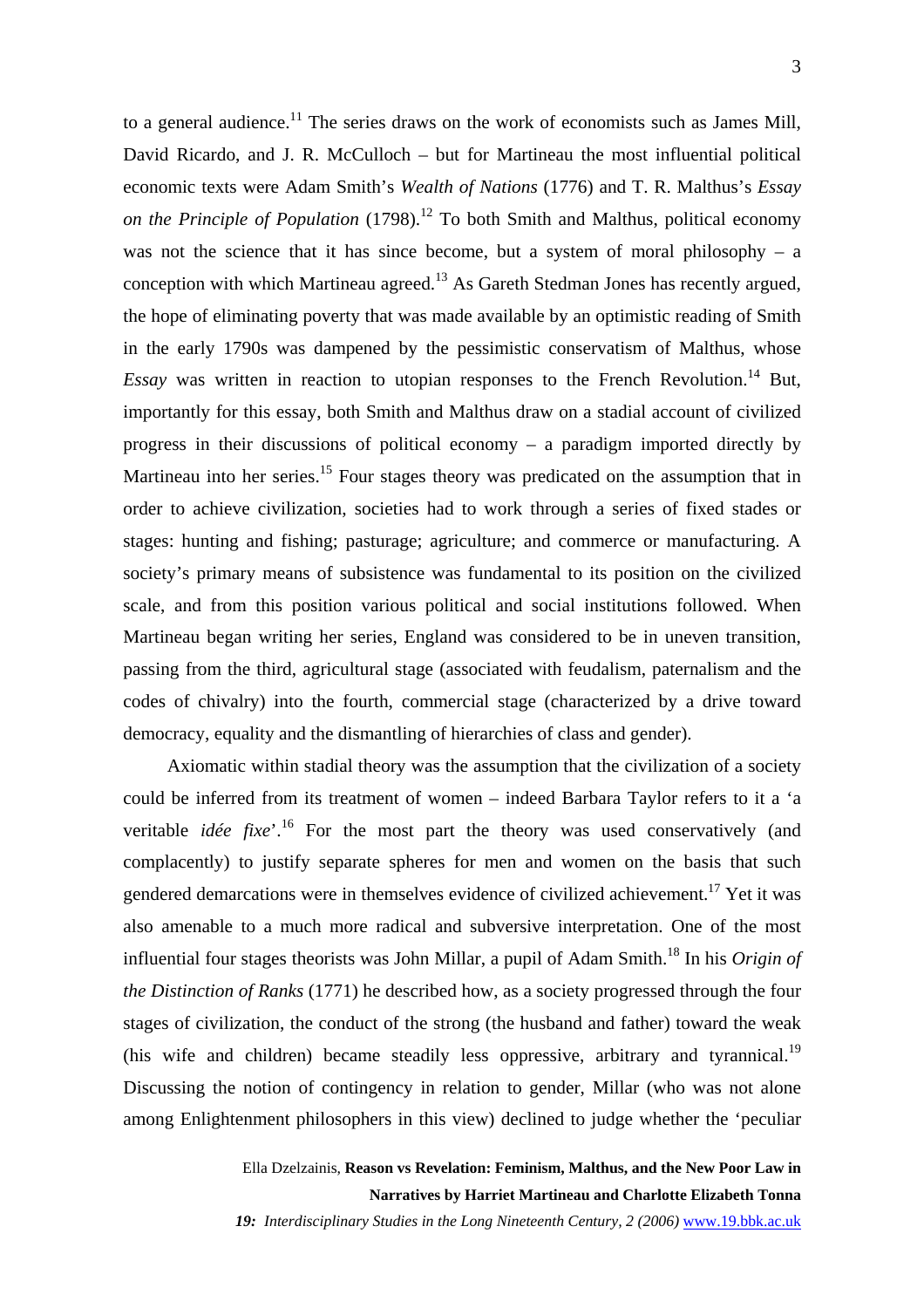delicacy, and sensibility' attributed to women was 'derived from her original constitution, or from her way of life'.<sup>20</sup> He also argued that, of all our human passions, those that united the sexes were 'most easily affected by the peculiar circumstances in which we are placed, and most liable to be influenced by the power of habit and education'.<sup>21</sup> Hence one of the most resonant concepts in four stages theory was its emphasis on the extent to which gender and family relationships were historically and socially contingent. It was an idea on which early feminists such as Mary Wollstonecraft seized, using it in her *Vindication of the Rights of Woman* to advance her argument for equality for women. [22](#page-14-19) 

In the *Illustrations*, Martineau explored the feminist potential of the stadial theory embedded in political economy. For her, further progress through the fourth stage would be signified by the increasing spread of social opportunity and political equality for men and women of all classes. Hierarchy would be based on individual merit rather than birth or gender. Revealing the inherent utopianism of her interpretation of Malthusian political economy, she extends the theory further in the series, positing a further, fifth stage 'when society shall be *wisely* arranged, so that all may become intellectual, virtuous and happy'.[23](#page-14-20) In doing so, she blithely absorbs Malthus's *Essay* into an optimistic narrative of unbounded progress.<sup>24</sup> Recent critics of the series have tended to view the tales as insufferably dull.<sup>25</sup> But this is in part attributable to the difficulty of recapturing the experience of reading the series in the way that many among Martineau's audience did. However, some guidance is given by one of the more trenchant reviewers of her literary method, William Empson, who praised the blending of the realistic and the allegorical in her stories, which he called 'miniature models of select portions of society'.<sup>26</sup> Martineau herself considered this 'the best appreciation of the principle of the work that I have seen any where; – a page or so of perfect understanding of my view and purpose'.<sup>27</sup> She thus confirms that her series should be read on a symbolic as well as a realist literary plane – an inductive and deductive reading strategy comparable to that required by stadial theory. After all, if a society's position on the civilized scale could be read off its treatment of women, then, conversely, any shifts in women's behaviour would be *the* signal of change in the entire social and political organization of that society. With this in mind, a symbolic reading of the manners and mores displayed by Martineau's characters (or, as she referred to them, her 'embodied principles') becomes central to understanding her perception of Malthusian political economy as a means to a feminist future.<sup>28</sup> It is to just such a

> Ella Dzelzainis, **Reason vs Revelation: Feminism, Malthus, and the New Poor Law in Narratives by Harriet Martineau and Charlotte Elizabeth Tonna**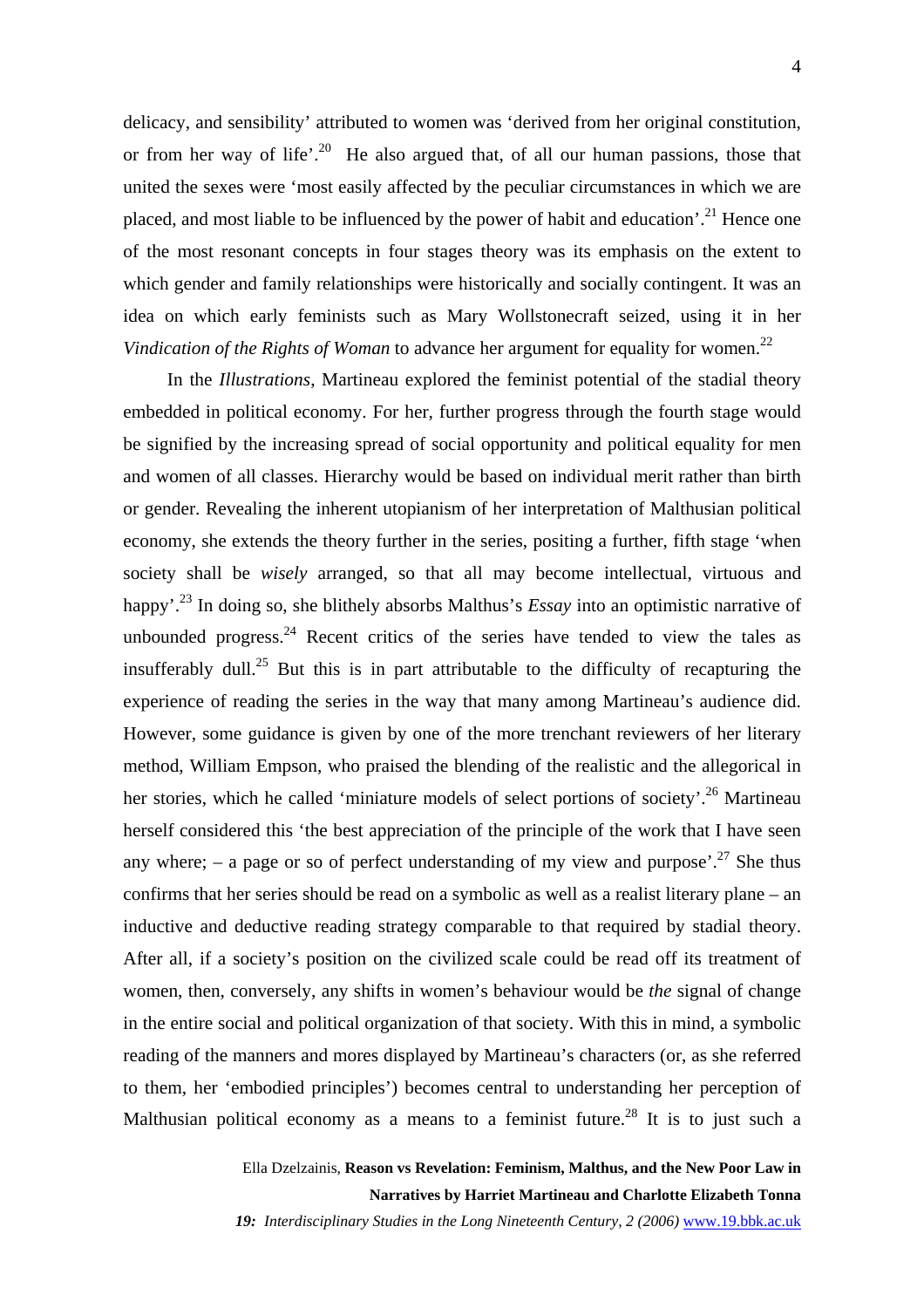consideration of two of the stories, 'Cousin Marshall' and 'Weal and Woe in Garveloch', and their account of women's relationship to the social and political institutions of the workhouse and the Poor Law, that I shall now turn.

'Cousin Marshall' appeared in 1832 as the eighth tale in the *Illustrations*. Although she later wrote in support of the changes that were eventually enshrined in the controversial Poor Law Amendment Act of 1834, 'Cousin Marshall' sets out Martineau's earlier, even more extreme reconceptualization of the relationship between charity and the poor.<sup>29</sup> The Act of 1834 retained charitable relief of the indigent – but required that they enter the workhouse instead of receiving outdoor relief. However, in 'Cousin Marshall', Martineau argued for a gradual but *total* withdrawal of almsgiving in general and the poor rate in particular. The workhouse would be phased out, alongside other charitable organizations such as Foundling Hospitals and the Sick Poor Society, because these 'bad institutions' encouraged the poor to marry and reproduce indiscriminately.<sup>30</sup> In Martineau's analysis, this surplus population led directly to the pauperism that acted as a moral contagion among the poor. The eponymous heroine of 'Cousin Marshall' is praised for scrimping and saving to keep herself and her family from the workhouse, while her pauper relatives and neighbours mock her scrupulosity and exploit the generosity of the existing Poor Laws to the full.

Cousin Marshall is shown to be 'much cleverer … than her husband' (*CM* 73). But her strongest significance lies in her attitudes toward the concept of charity – attitudes that, in Martineau's view, place her in the vanguard of social and political thought. In the story, Martineau deploys a doctor, Mr Burke, and his sister, Louisa, as her ideological mouthpieces. For these siblings, the 'greatest question now moving in the world' is '"What is charity?"' (*CM* 34). The best person to answer to this question, Mr Burke considers, would be:

a wise clergyman who discerns times and seasons … He will not follow up a text from Paul with a definition from Johnson and an exhortation from Paley. He will not suppose because charity once meant alms-giving, that it means it still; or that a kind-hearted man must be right in thinking kindness of heart allsufficient. (*CM* 34)

Martineau's answer, via Burke, stresses the historical and social contingency of notions of charity. St Paul's scriptural exhortations on the topic required reinterpretation, and the declarations of the likes of Samuel Johnson and William Paley, who saw eleemosynary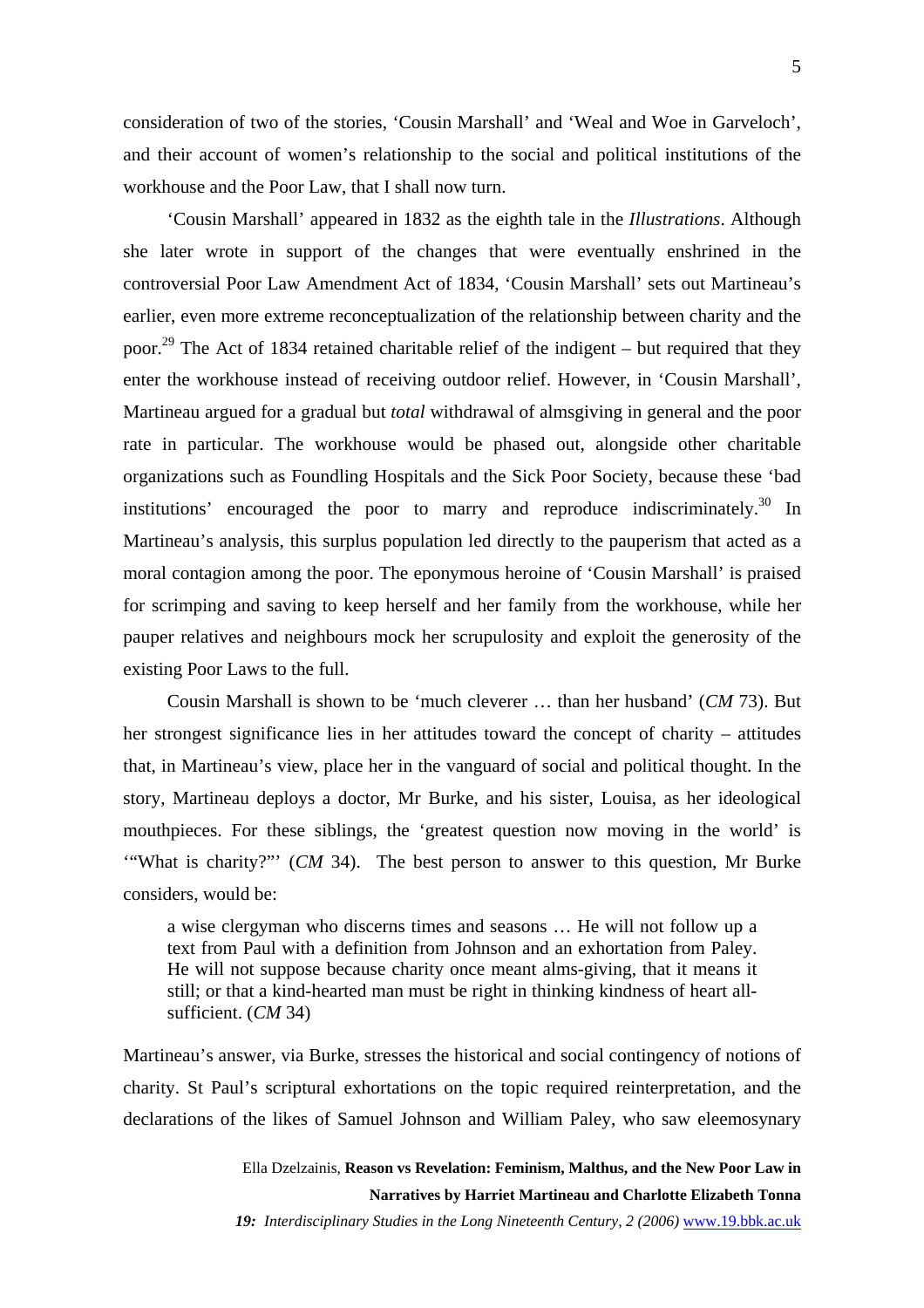relief as a paternalistic duty of the rich toward the poor, were anachronistic.<sup>31</sup> Those who advocated alms-giving, Burke declares, were allowing their 'kindly emotions' to 'run in the ruts of ancient institutions' (*CM* 44). In other words, charitable organizations such as the workhouse belonged firmly to the feudalism of which they were a symbolic remnant.

Cousin Marshall's death in poverty, resented by her neighbours for voicing her disapproval at their improvident behaviour, has been seen as mean reward for her earthly exertions.<sup>32</sup> But the true lesson to be drawn from her fate is demonstrated when Burke concludes that 'she lived too early' – her manners and mores belong to the future (*CM*  129). By rejecting the workhouse and its paternalist ethic, Cousin Marshall instinctively displays the social and political attitudes that would complete England's transition into the fourth, commercial stage of society and bring about the egalitarian democracy that was its institutional correlative. As far as Martineau was concerned, such women had a central role to play in ushering in this stage, as did scriptural revisionism in relation to charity and the poor. As analysis of 'Weal and Woe in Garveloch' will show, she regarded the Bible as an historical document whose injunctions on matters of sexual conduct were not for all time. $33$  Instead the Divine law of Malthusianism was the lesson that women, at least as much as men, needed to understand.

Malthus's *Essay* had anxiously expounded the belief that while population expanded geometrically, the food supply did so arithmetically. Unless it voluntarily restricted its numbers, the population would grow so rapidly it would be reduced by famine. To avoid this, Malthus advocated 'moral restraint' or 'the preventive check' – that is, couples should delay marriage until they could afford children.<sup>34</sup> Such a proposal inevitably hit the poor hardest. But, for its advocates like Martineau, such restraint would eradicate poverty by matching the size of the workforce to the available employment. 'Weal and Woe' is set on a group of Scottish islands, where a thriving fishing industry has led to a thriving population. It is the starvation that ensues when both the herring catch and the harvest fail that forms the subject of the tale. The Garveloch isles, in other words, are England writ small.

In this story the dialogic explanations of Malthusianism take place between Ella, her husband Angus, Mr Mackenzie the local magistrate, and Ella's friend, Katie. Following Malthus, the problem of surplus population is situated within a framework informed by four stages theory: it is understood to be typical of older, advanced nations like England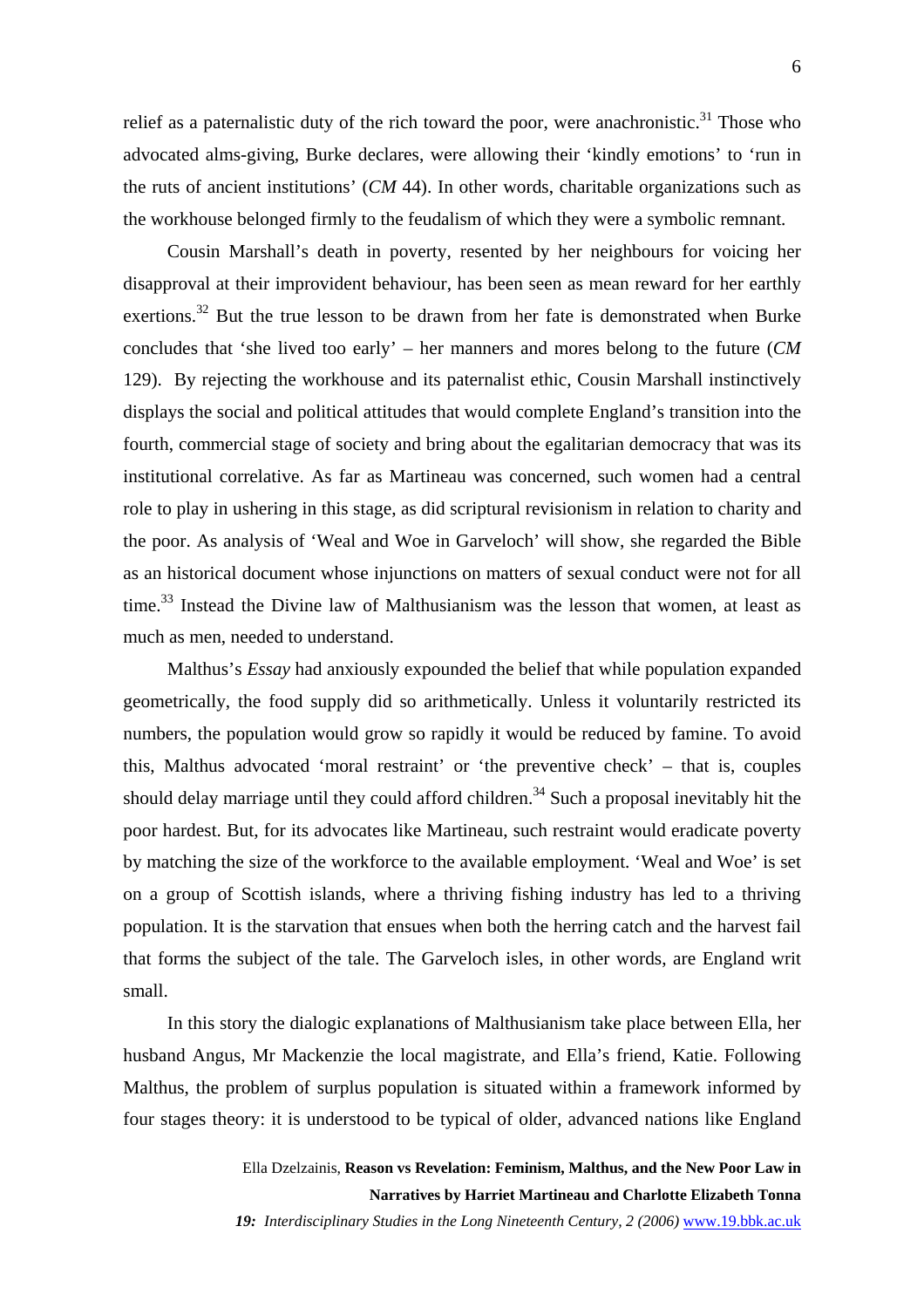where capitalism has led to significant population growth, but the means of subsistence is restricted. In contrast, savages have 'no growth of either capital or population'.  $35$ Moreover, in an analysis that takes the concept of contingency inherent in stadial theory and applies it to the Bible, Mackenzie observes:

All depends on time and circumstances, Ella. When Noah and his little tribe stepped out of the ark into a desolated world, the great object was to increase the number of beings, who might gather and enjoy the fruits which the earth yielded, in an abundance overpowering to the few who were there to consume. (*WW* 44)

Thus God's injunction to Noah – 'Be fruitful, and multiply, and replenish the earth' – was not valid for all time, but could apply only to its specific social and historical context.<sup>36</sup> Not only were the words of St. Paul up for question, so too were God's in the book of Genesis.

It is left to the female characters, Ella and Katie, to reveal Malthusianism's more intimate, personal applications by focusing on the desire of Ella's brother, Ronald, to marry Katie – a widow with young children. As the food supply dwindles, Katie recognizes the need to check population growth – and so does Ronald, who refrains from asking her to marry him. Such self-restraint is held up as a social duty, with the right to a family life contingent upon social circumstances: 'If Ronald were in a new colony, where labour was more in request than anything else, he would be honoured for having ten children, and doubly honoured for having twenty' (*WW* 99).

By putting this discussion in the mouths of two female characters, Martineau places the concept of restraint and the assertion of reason over passion in the feminine domain, thereby underscoring women's rational capacities. At the same time, she insists that such rationality can be consistent with – even prompted by – maternal affection: 'Ella and Katie, sensible and unprejudiced, and rendered quick-sighted by anxiety for their children, were peculiarly qualified for seeing the truth when fairly placed before them' (*WW* 104). If women, as well as men, were to be required to subordinate their sexual and reproductive desires to the demands of Providence, then they too needed to understand the reasons why. The spread of reasoned conduct like Katie's was required to secure the fourth phase of civilization. More widely adopted, it would inaugurate Martineau's utopian fifth stage – a time when 'a second Noah' would see how all humankind have turned from the 'animal' to the 'intellectual' and become 'philosophers', living the life of the mind.<sup>37</sup>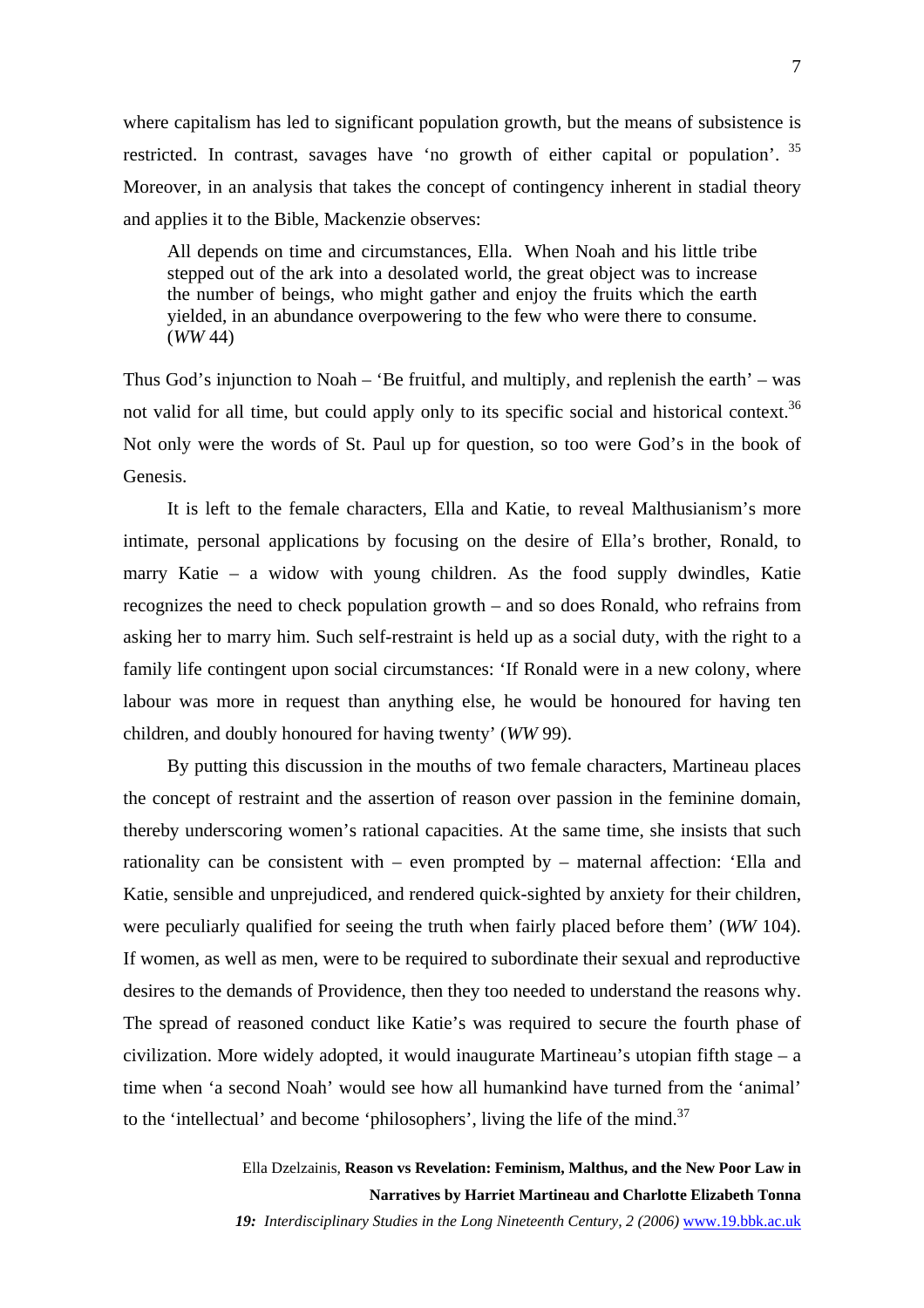Unsurprisingly, Martineau's narrative assertion that such domains of rational knowledge were the province of women and that the family's right to exist was contingent upon social circumstances rather than biblical sanction caused outrage. The *Quarterly Review* dismissed her advocacy of Malthusianism as 'unfeminine and mischievous', dismissing Ella and Katie as 'a couple of bare-legged Highland queans'[.38](#page-14-27) However, *Fraser's Magazine* went further: Martineau was worse than the 'disgusting' and 'shameless' Mary Wollstonecraft (who had argued in the *Vindication* that women be taught anatomy as part of a rational education) because her popular stories were corrupting 'the young and the fair'.<sup>39</sup> Critics have interpreted these attacks as personal to Martineau – she has stepped outside her proper sphere.<sup>40</sup> But analysis of Charlotte Elizabeth Tonna's four-part work, *The Wrongs of Woman*, suggests that such antagonistic reviews were also a response to the feminist manifesto intertwined with Martineau's advocacy of Malthusian political economy.<sup>41</sup> The new mores and manners in the sexual arena and in relation to charity that were fictionally embodied in the *Illustrations* denoted broader social and political change: traditional hierarchies of sex and class were all under threat.

Tonna was one of several ultra-Evangelical Tories who campaigned for legislation to raise the condition of the labouring classes in the  $1830s$  and  $40s<sup>42</sup>$ . From her pre-Millenarian perspective, apocalypse was nigh – and the guilty neglect of the rich to fulfil their paternalistic duty toward the poor meant that, at the apparent height of her commercial glory, England was in fact resting on 'an awakening volcano'.<sup>43</sup> From 1834 to her death in 1846, Tonna used her literary skills to launch a sustained assault on the Malthusian political economy that provided ideological justification of this neglect. It was specifically to the Malthusian version of the doctrine that she objected. As she succinctly put it in her social and political polemic, *The Perils of the Nation* (1843): 'the true secret of political economy, on a Christian basis, is not to war against the poor man's natural increase, but against his poverty'.<sup>44</sup> She accepted a stadial view of social and historical development, but subscribed to the predominant and conservative reading that saw separate spheres as evidence of civilized achievement. Although four stages theory was essentially secular in its explanatory focus on the mode of subsistence, it combined readily with the idea that the advent of Christianity was also a crucial factor in the development of civilization. Even Adam Smiths's disciple, John Millar, had expressed concern that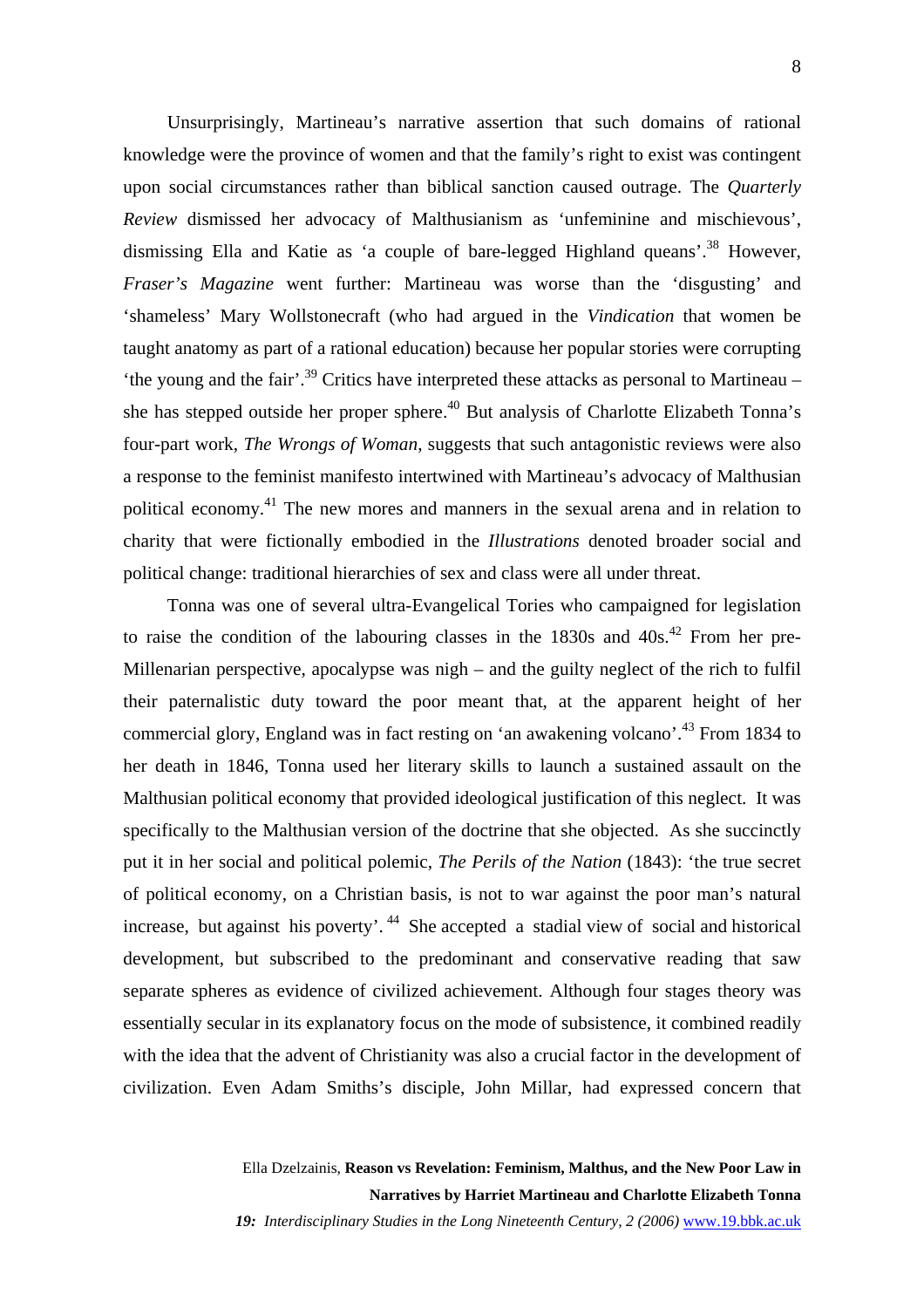progress might not be illimitable and that too much opulence could led to dissipation in societies that lacked the moral regulation provided by the Christian religion.<sup>45</sup>

Stadial theory's axiom on the treatment of women is central to Tonna's critique of Malthusian political economy. Indeed, describing the role of Christianity in enabling man's progress from savagery to civilization in the *Christian Lady's Magazine* in 1834, she locates the Christian woman in her role as domestic paragon at the heart of commerce:

It is when man has recovered, under the mild beam of gospel truth, somewhat of the original blessing which constituted woman 'an help meet for him,' – it is when his home becomes the abode of gentle sympathy and intellectual companionship, and spiritual communion, that man begins to feel he has somewhat worth fencing around, with more stable and enduring bulwarks than shield and spear. And thus in its most secret, most unconscious exercise, does the talent of female influence form the basis of even all commercial intercourse among the nations of the earth.<sup>[46](#page-14-30)</sup>

As Tonna's quotation from the Book of Genesis describing woman as man's 'help meet' implies, the more alarming implications of the idea of contingency in gender and family relations were to be contained by scriptural certainties on women's proper subordination.<sup>47</sup> Those who used Malthusian political economy as a means to speculate on the possibility and desirability of future change in women's role were straying far from the edicts laid down in the Bible. Someone like Martineau was dangerous enough as one of those women who, in the 'fashion of the age', had left 'their assigned sphere, setting themselves up for political agitators, political economists, and what not'.[48](#page-14-28) But even worse, her 'pernicious little books' were popularizing a system in which 'the bright lamp of truth [was] wilfully hidden, and man's shallow reasonings substituted for the infinite wisdom of God'.<sup>49</sup> And, as Tonna concludes in 'The Lace-Runners', the final story of *The Wrongs of Woman*, Malthusian political economy was an infernal system that, in its preference for female over male labour, meant that 'our women [are] changed into men, and our men into devils'.[50](#page-14-29) 

Such anarchy in gender relations was against God's plan, as Tonna makes plain in the introductory chapter to *The Wrongs of Woman*. Having deliberately invoked memories of Mary Wollstonecraft's feminism by copying her earlier title, Tonna turns to scripture to dispute the claims to equality made by women like her and Martineau:<sup>51</sup>

When we name the infliction of a wrong, we imply the existence of a right. Therefore, if we undertake to discuss the wrongs of women, we may be expected to set out by plainly defining what are the rights of women. This is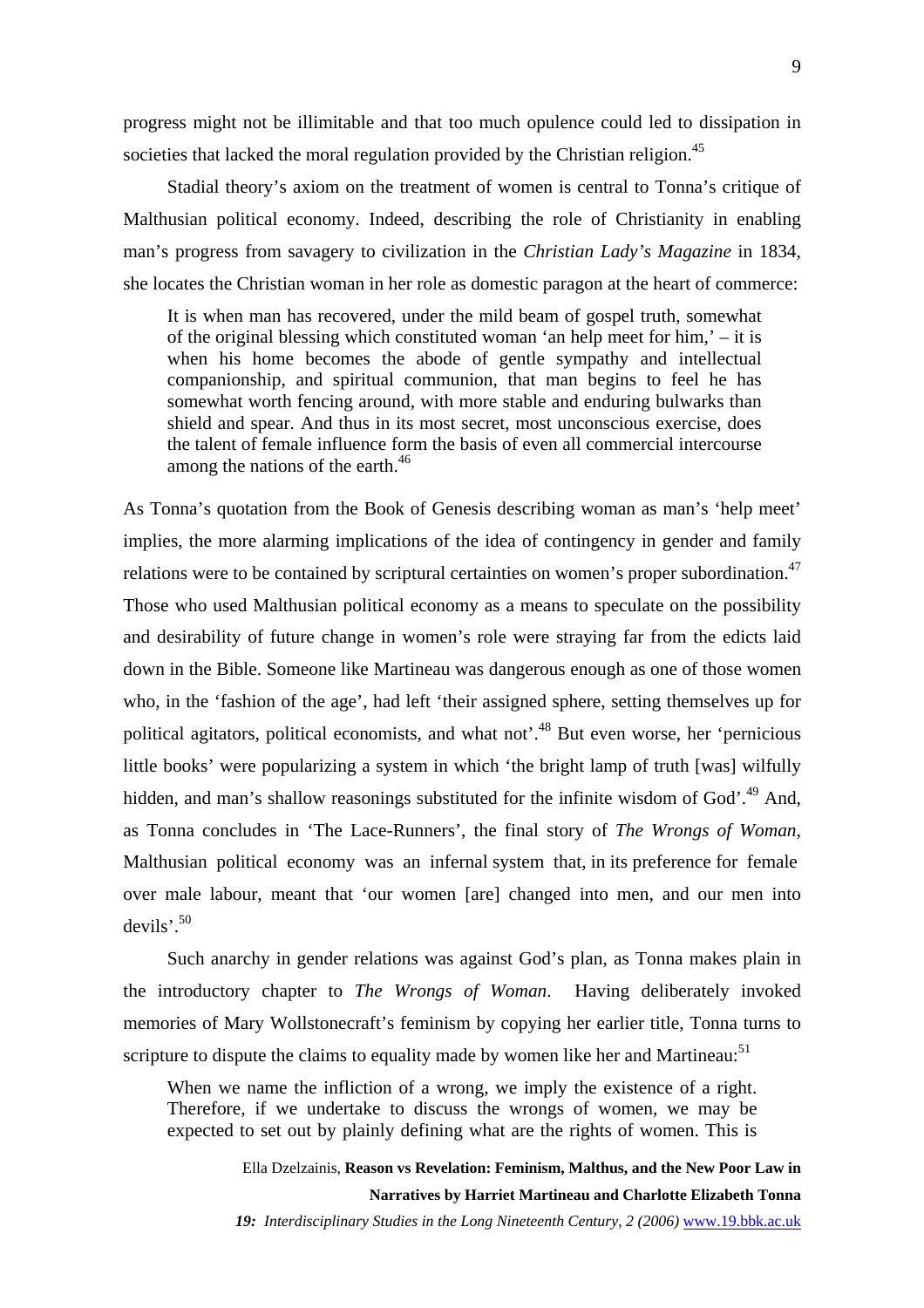soon done. We repudiate all pretensions to equality with man, save on the ground specified by the Apostle, that "in Christ Jesus, there is neither male nor female".<sup>[52](#page-14-32)</sup>

Drawing further on the teachings of St Paul, she characterizes woman's capacity as that 'assigned to her in Scripture, "the weaker vessel;" in which term we include the whole creature, mind, body, and estate' (*MD* 6-7). Tonna mocks those 'aspiring individuals of the female sex' who claimed that women's 'intellectual powers' should be rated equally with men's (*MD* 3). She cites Eve's 'extreme instability' in listening to the blandishments of Satan as evidence of women's *in*equality (*MD* 6). Instead she suggests that she and her female readers 'contentedly bear our impressive designation as "the weaker vessel," and on it found the rights, that we may the more effectually show forth the wrongs, of woman' (*MD* 7). In other words, if women's subordination was premissed on their weakness in all things, so was their entitlement to protection. The four linked stories that follow this introduction trace the effect of Malthusian political economy on a number of women and girls from the same parish, forced by rural poverty to seek work in towns.

The heroine of 'The Lace-Runners', the teen-age Kate Clarke, thinks she is going into domestic service. Instead she is decoyed into the lace trade by one of its emissaries, sent 'on the look-out for destitute labourers to increase the competition, and so lower the wages of the poor'.<sup>53</sup> Through Kate's eyes we see the effect of the system on the Collins family, in whose home she works at lace-running. In order to keep her family from the workhouse, in which she and her husband would be separated from each other and their children, Mrs Collins suppresses all her maternal instincts and forces herself to be a 'cold dry bit of stone' (*LR* 59). Competition has reduced wages so much that where producing a veil once paid 12 shillings, it now pays 2 shillings and sixpence. Consequently she compels her three-year-old daughter to work till ten at night, and her newborn baby is suckled for just a day before being pacified with Godfrey's cordial (opium and treacle). The children become ill – and when her baby dies from this consequence of enforced maternal neglect Mrs Collins cannot permit herself to cry because tears stain lace.

Accompanied by Kate, Mrs Collins asks her wealthy employer for a loan to tide her over this difficult period. Rather than fulfil his paternalistic duty to her, he allows his son to inform her that her misfortunes are her own fault for having married and had children: '[m]arriage among those who have nothing to live upon but their chance earnings are the root of pauperism' (*LR* 71). Mrs Collins' devout reply – 'The very beasts and birds, sir, Ella Dzelzainis, **Reason vs Revelation: Feminism, Malthus, and the New Poor Law in**

**Narratives by Harriet Martineau and Charlotte Elizabeth Tonna**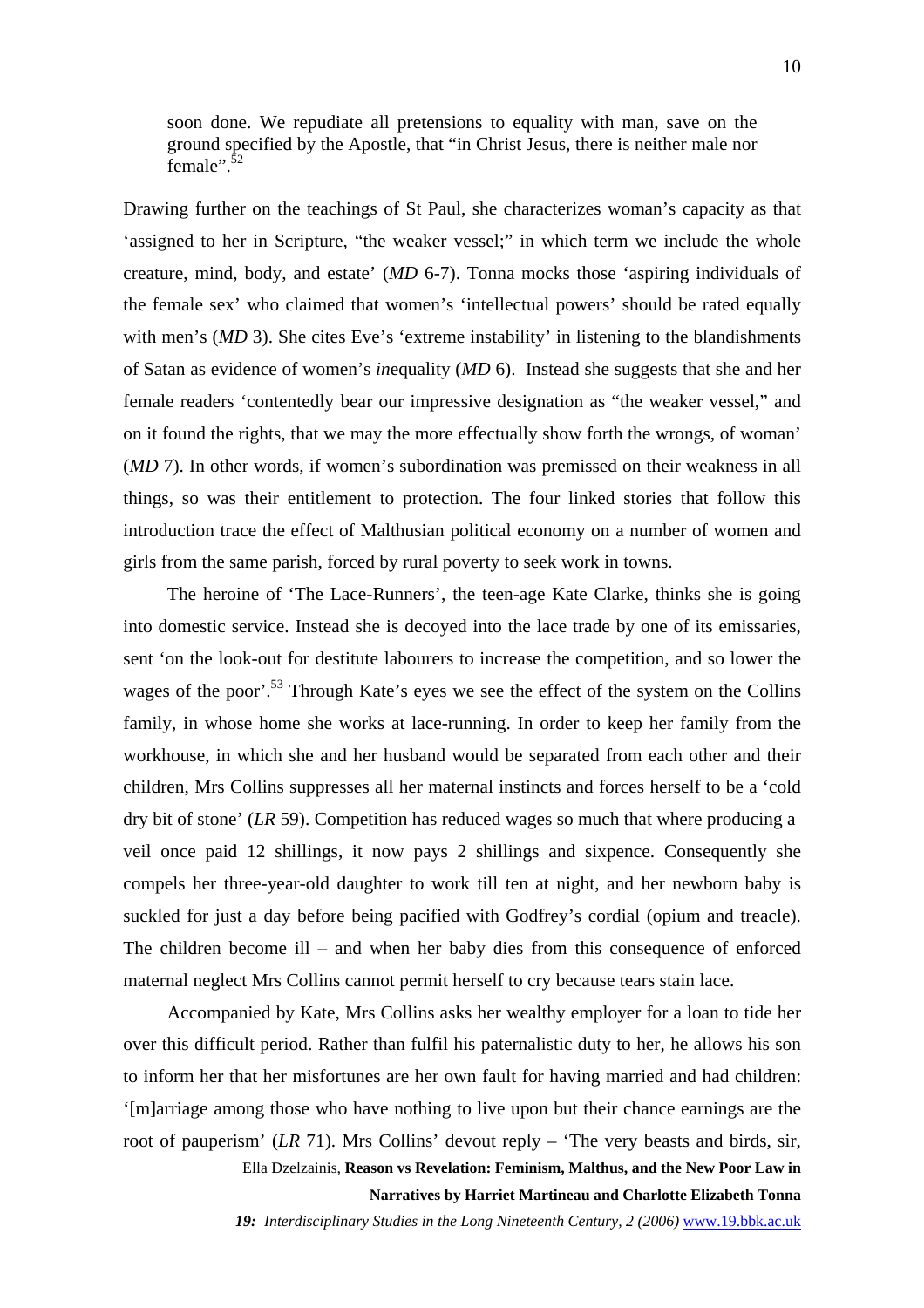are allowed to rear young ones, though *they* have nothing laid up, nor any thing to depend on, but that when God sends mouths he will send meat' – is met with derision (*LR* 72). Birds have feathers and don't need tailors. This mocking of the poor's trust in the Lord is followed by a leering allusion to Kate supplementing her income through prostitution: 'that young girl may do better. She's goodlooking enough, and may find ways of helping you out, as many do' (*LR* 72). This proves to be a prediction. Kate's unhappiness with her lot combined with misplaced optimism lead her to seek work elsewhere. Unable to find any, and with too strong a sense of shame to enter the workhouse willingly, she ends the story stepping through the doors of a brothel: the 'pleadings of destitution, not those of allurement' have prevailed (*LR* 123). In showing how and why a virtuous but destitute young woman would choose a life of prostitution over that in the newly reformed workhouse, Tonna reveals the moral turpitude of the system the latter epitomized. Quoting St Paul again in her final pages, Tonna constitutes Malthusian political economy as a system of:

oppression that actually FORBIDS the woman of a Christian land to be "a keeper at home," to "rule the house," to adorn herself with "shamefacedness and sobriety." Or to fulfil even the most sacred duties of a mother to her own baby offspring, yea, compels her to become an infanticide. (*LR* 137-8)

So thoroughly and knowingly does this system transgress the scripturally sanctioned status, nature, and role of woman that 'some fearful act of vengeance' on the part of the Lord will be the inevitable result (*LR* 136).

But Tonna's argument against Malthusian political economy in 'The Lace-Runners' consists of more than citing the eternal verities of the Bible. Her delineation of the fates of Kate and Mrs Collins figures this system as one whose economic and moral structures led directly to the practices of infanticide, slavery, and the sexual trafficking of women. One consequence of this figuration is that it allows her to fulminate against those English philanthropists who surely 'excite the derision of the Prince of Darkness' by showing concern about 'infanticide in India and China' and 'slavery on the African coast' while ignoring 'infanticide in Nottingham or Birmingham, slavery in Manchester or Leeds' (*LR*  98). But, even more pointedly, all these practices were indelibly associated with barbarism rather than civilization in four stages theory. Commerce unguided by the fixed moral truths of Christianity meant regression, not progress. In *The Wrongs of Woman* Tonna uses Malthusian political economy's own inherent, stadial assumptions against it,

> Ella Dzelzainis, **Reason vs Revelation: Feminism, Malthus, and the New Poor Law in Narratives by Harriet Martineau and Charlotte Elizabeth Tonna**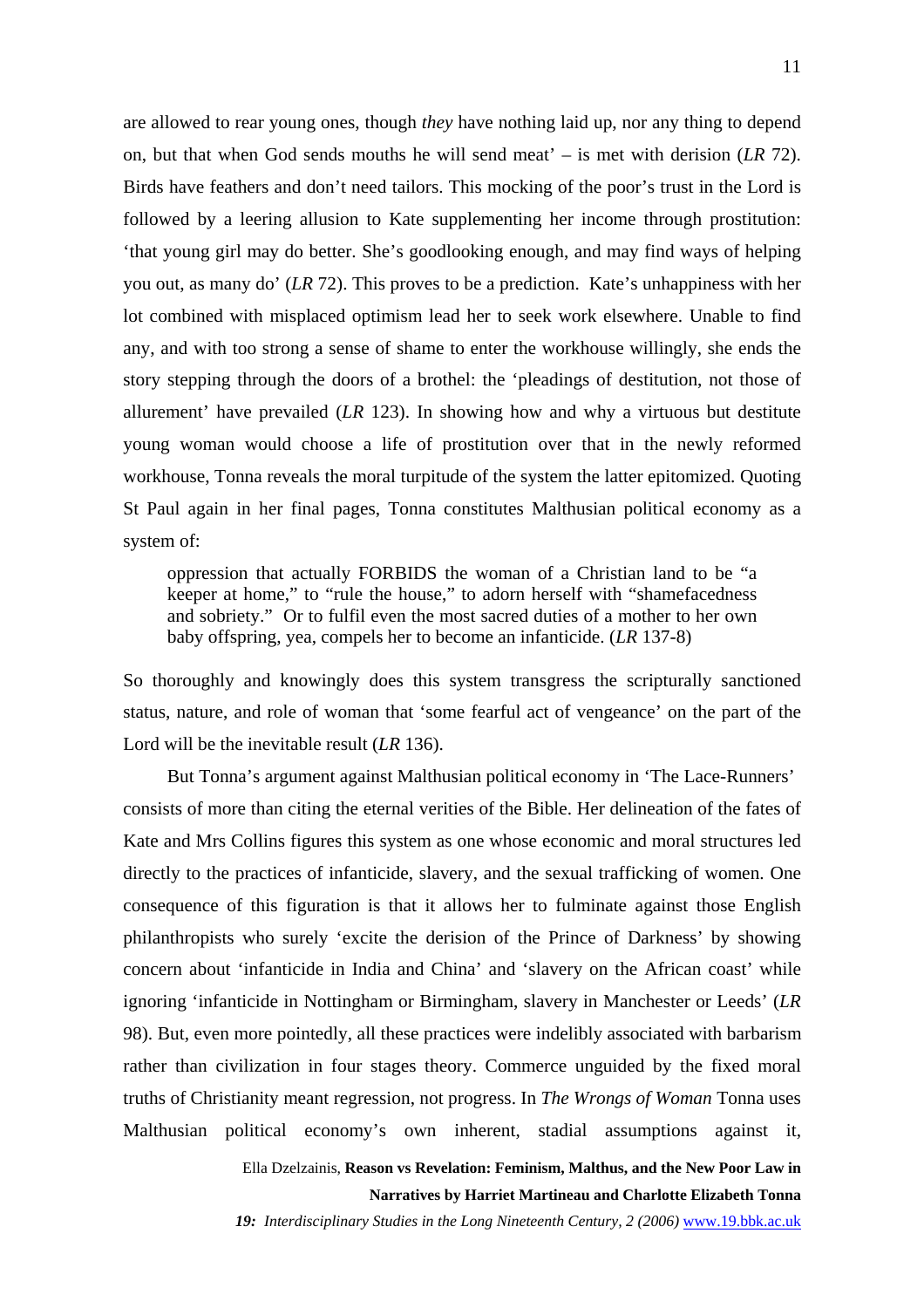demonstrating its reversionary impact on those most vulnerable of 'weaker vessels' – poor women and girls. For Tonna, it represented nothing more than a 'murderous crusade of wealth against poverty – against the *bodies and souls* of the poor' (*LR* 96; my italics). Harriet Martineau's misguided prioritization of reason over revelation – of women's minds over their bodies and souls – would inaugurate apocalypse rather than utopia.

3 [Tonna], *Mesmerism*, p. 5.

 $\overline{a}$ 

<sup>7</sup> *Helen Fleetwood* first appeared in the *Christian Lady's Magazine* and was published entire in 1841.

8 Valerie Sanders, *Reason Over Passion: Harriet Martineau and the Victorian Novel* (Sussex: Harvester, 1986), p. 169.

9 Deirdre David, *Intellectual Women and Victorian Patriarchy: Harriet Martineau, Elizabeth Barrett Browning, George Eliot* (Ithaca, New York: Cornell University Press, 1987), p. 41. See also Elaine Freedgood, 'Banishing Panic: Harriet Martineau and the Popularization of Political Economy', *Victorian Studies*, 39 (1995), 33-53.

<sup>10</sup> Deborah Anna Logan, *The Hour and the Woman: Harriet Martineau's "Somewhat Remarkable" Life* (DeKalb: Northern Illinois Press, 2002), pp. 122-41, surveys 'early examples of women characters that alternately promote and impede Woman's Cause' (p. 123). Susan F. Bohrer, 'Harriet Martineau: Gender, Disability and Liability', *Nineteenth-Century Contexts*, 25 (2003), 21-37 (p. 21), notes that 'these fables include such issues as civil disobedience, anti-primogeniture and universal suffrage across class and gender lines'.

11 On Martineau's necessarianism, see R. K. Webb, *Harriet Martineau: A Radical Victorian* (London: Heinemann, 1960), pp. 79-88.

> Ella Dzelzainis, **Reason vs Revelation: Feminism, Malthus, and the New Poor Law in Narratives by Harriet Martineau and Charlotte Elizabeth Tonna**

This essay is based on a paper first given at the INCS conference on 'Conflicts' at Rutgers in Spring 2006. I am grateful to the audience for their helpful comments, but particularly Silvana Colella. Thanks are also due to my Birkbeck colleagues, Sally Ledger and David Feldman, for their critical insights and advice.

<sup>&</sup>lt;sup>1</sup> *Harriet Martineau's Letters to Fanny Wedgwood,* ed. by Elisabeth Sanders Arbuckle (Stanford, California: Stanford University Press, 1983), p. 91.

<sup>&</sup>lt;sup>2</sup> Charlotte Elizabeth [Tonna], *Mesmerism. A Letter to Miss Martineau* (London: Seeley, Burnside, and Seeley, 1844). The *Athenaeum* articles later appeared as Harriet Martineau, *Letters on Mesmerism* (London: Edward Moxon, 1844). Arbuckle, *Martineau's Letters*, p. 92, attributes Martineau's remark directly to the spat over mesmerism.

 $<sup>4</sup>$  Ibid., p. 5.</sup>

<sup>5</sup> Ibid., p. 5.

<sup>6</sup> Harriet Martineau, *Autobiography, with Memorials by Maria Weston Chapman*, 3 vols (London: Smith, Elder, 1877), vol ii, pp. 329-35.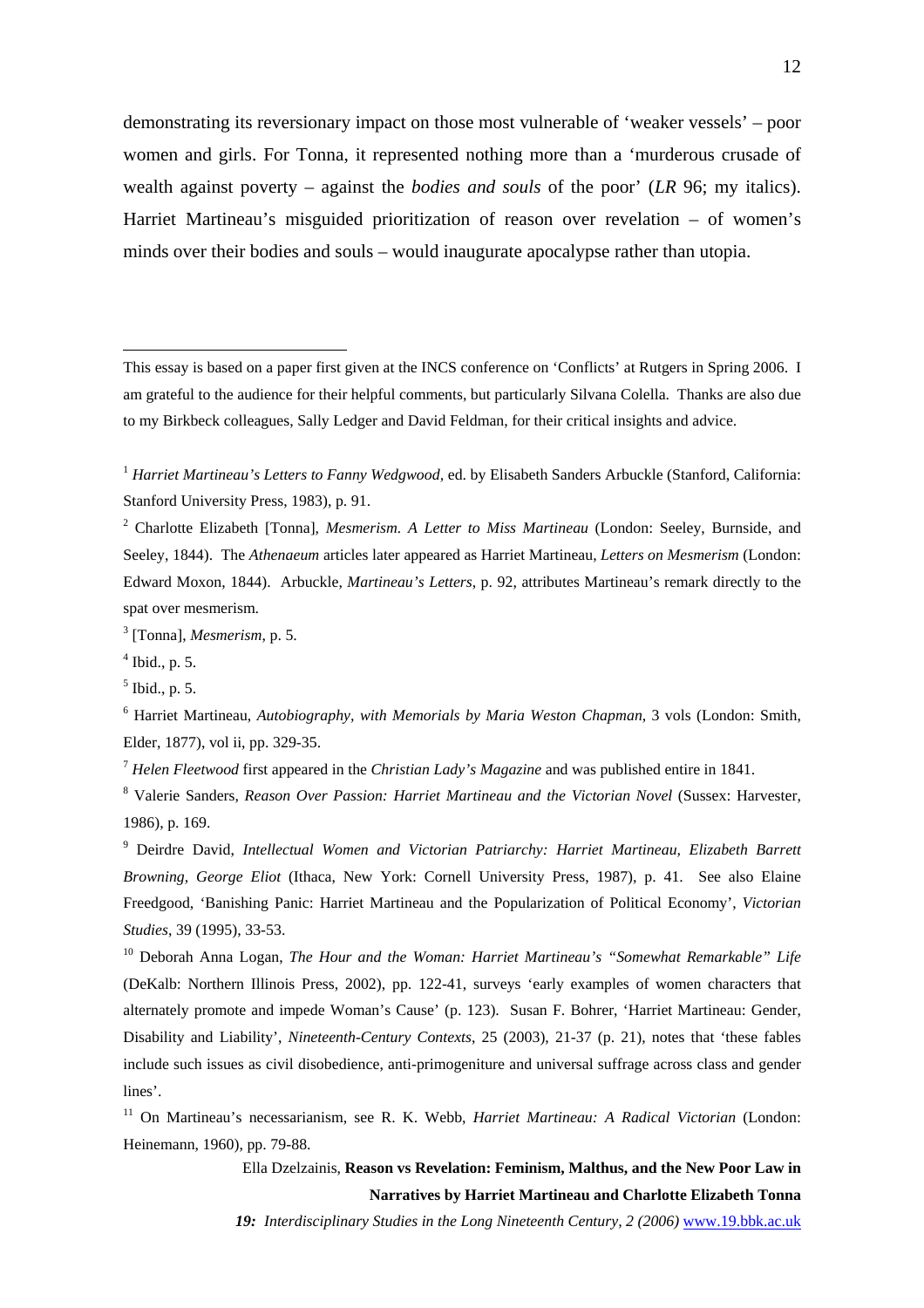<sup>12</sup> Webb, *Harriet Martineau*, pp. 116-7. Martineau's own acknowledgement of the importance of Smith and Malthus to her work can be found in Harriet Martineau, 'The Moral of Many Fables', *Illustrations of Political Economy* 9 vols (London: Charles Fox, 1834), vol ix, p. vi.

13 Donald Winch, *Riches and Poverty: An Intellectual History of Political Economy in Britain, 1750-1834* (Cambridge: Cambridge University Press, 1996), pp. 3, 287.

14 See Gareth Stedman Jones, *An End to Poverty?: A Historical Debate* (London: Profile, 2004), *passim*, but particularly the introduction and chapters 1-3.

15 For a detailed account of four stages theory, see Ronald L. Meek, *Social Science and the Ignoble Savage* (Cambridge: Cambridge University Press, 1976), *passim*. On Smith's contribution (which Meek identifies as formative), see chapter 4; on Malthus, p. 223.

<sup>16</sup> Barbara Taylor, *Mary Wollstonecraft and the Feminist Imagination* (Cambridge: Cambridge University Press, 2003), p. 156. For a typical usage of the axiom, see William Alexander, *The History of Women, from the Earliest Antiquity, to the Present Time*, 2 vols (London: Strahan and Cadell, 1779), vol i, p. 103.

17 Jane Rendall, *The Origins of Modern Feminism: Women in Britain, France and the United States, 1780- 1860* (Houndmills: Macmillan, 1985), pp. 23, 30-32.

18 William C. Lehmann, *John Millar of Glasgow, 1735-1801: His Life and Thought and his Contributions to Sociological Analysis* (Cambridge: Cambridge University Press, 1960), pp. 145-63.

<sup>19</sup> Ibid., chapters 1 and 2.

 $20$  Ibid., p. 219. For a trenchant account of other eighteenth-century writers who alluded to the contingent nature of the female character, see Barbara Taylor, 'Feminists versus Gallants: Manners and Morals in Enlightenment Britain', in *Women, Gender and Enlightenment,* ed. by Sarah Knott and Barbara Taylor (Houndmills: Palgrave, 2005), pp. 30-52 (p. 36). I am grateful to Barbara Taylor for her generosity in having allowed me to see this essay before it was published. The Enlightenment debate on women is a complex and burgeoning field of inquiry to which I cannot do justice here. For the purposes of this essay, I wish merely to stress that the idea of social and historical contingency was present in the debate in order to discuss the differing responses of Martineau and Tonna to it.

21 Lehmann, *John Millar*, p. 183.

22 For particularly clear examples, see Mary Wollstonecraft, *A Vindication of the Rights of Men and A Vindication of the Rights of Women*, ed. by Sylvana Tomaselli (Cambridge: Cambridge University Press, 1995), pp. 85-6, 235-6. On the use of the theory by early nineteenth-century feminists more generally, see Kathryn Gleadle, *The Early Feminists: Radical Unitarians and the Emergence of the Women's Rights Movement, 1831-1851* (Houndmills: Macmillan, 1995), pp. 28-30.

23 Martineau, 'Moral of Many Fables', p. 141.

 $24$  In this respect, Martineau represents an interesting anomaly in the context of Stedman Jones's discussion of the bifurcation of Smith's legacy in *An End to Poverty?* This becomes even more striking when one considers the fact that she was the popular face of political economy, with sales of each monthly copy of the tales estimated to have reached 10,000 at their peak – see Valerie Kossew Pichanick, *Harriet Martineau: The Woman and Her Work, 1802-1876* (Ann Arbor: University of Michigan Press, 1980), p. 50. Of course,

> Ella Dzelzainis, **Reason vs Revelation: Feminism, Malthus, and the New Poor Law in Narratives by Harriet Martineau and Charlotte Elizabeth Tonna**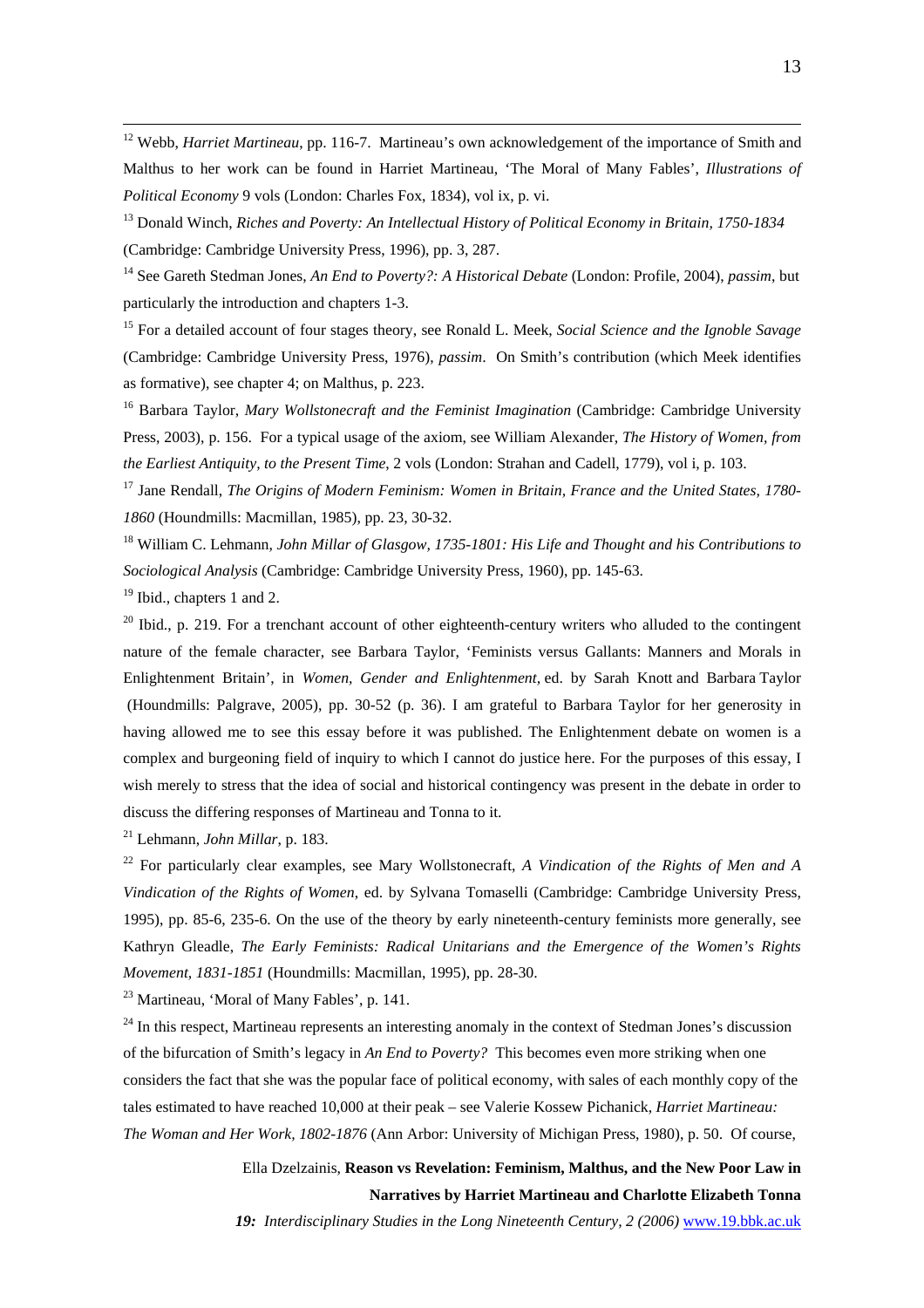including a utopian fifth stage in the framework of her account of political economy conveniently allows Martineau to dispatch the resolution of any contradictions or difficulties in her present argument to the utopian future.

25 See, for example, David, *Intellectual Women*, p. 42.

26 William Empson, 'Mrs Marcet – Miss Martineau', *Edinburgh Review*, 57 (April 1833), 1-39 (p. 7).

27 Martineau, *Autobiography*, vol i, p. 138.

28 Martineau, *Autobiography,* p. 194.

29 See Harriet Martineau, *Poor Laws and Paupers Illustrated* (London: Charles Fox, 1833).

30 Martineau, 'Cousin Marshall', *Illustrations*, vol iii, p. 38 (hereafter *CM* with references in parenthesis in the text).

 $31$  In his dictionary of 1755, Samuel Johnson's defined charity in terms of liberality to the poor and almsgiving. Similarly, see William Paley, *The Principles of Moral and Political Philosophy (1785)*, foreword by D. L. Le Mahien (Indianapolis: Liberty Fund, 2002), pp. 133-49.

32 Logan, *Hour and the Woman*, p. 125.

 $33$  In adopting a critical approach to the verities of the Old Testament Martineau is continuing an already well-established tradition within Unitarianism. See John Rogerson, *Old Testament Criticism in the Nineteenth Century: England and Germany* (London: SPCK, 1984), pp. 158-9.

34 T. R. Malthus, *Essay on the Principles of Population*, ed. Donald Winch (Cambridge: Cambridge University Press, 1992), p. 23.

35 Martineau, 'Weal and Woe in Garveloch', *Illustrations*, vol iii, p. 44 (hereafter *WW* with references in parenthesis in the text).

36 Genesis 9. 1.

37 Martineau, 'Briery Creek', *Illustrations*, vol viii, pp. 82, 81.

<sup>38</sup> John Wilson Croker, John Gibson Lockhart, and George Poulett Scrope, '*Illustrations of Political Economy*. Nos. 1-12. By Harriet Martineau', *Quarterly Review*, 49 (April 1833), 136-152 (pp. 136, 142).

<sup>39</sup> William Maginn, 'Gallery of Literary Characters. No. XLII. Miss Harriet Martineau', *Fraser's Magazine*, 8 (November 1833), p. 576.

40 Patricia Marks, 'Harriet Martineau: *Fraser's* "Maid of [Dis]Honour"', *Victorian Periodicals Review*, 19 (1986), 28-34. Valerie Sanders, '"Meteor Wreaths": Harriet Martineau, "L. E. L.", Fame and *Frazer's* [*sic*] *Magazine*', *Critical Survey*, 13 (2001), 42-60.

41 Moreover, Martineau had invited such a response from the likes of Tonna and *Fraser's* by making approving reference to Wollstonecraft's work as an 'advocate of the rights of woman' in an article published in January 1833 while the *Illustrations* were still appearing. See Harriet Martineau, 'Achievements of the Genius of Scott', *Tait's Edinburgh Magazine*, 2 (January 1833), 445-460, (p. 455). This is in revealing contrast to her later and more widely known dismissal of Wollstonecraft as 'a poor victim of passion' to whose writings she could not reconcile her mind. See Martineau, *Autobiography*, vol i, pp. 399-400. Martineau wrote her *Autobiography* in 1855, though it did not appear till 1877, after her death in 1876.

> Ella Dzelzainis, **Reason vs Revelation: Feminism, Malthus, and the New Poor Law in Narratives by Harriet Martineau and Charlotte Elizabeth Tonna**